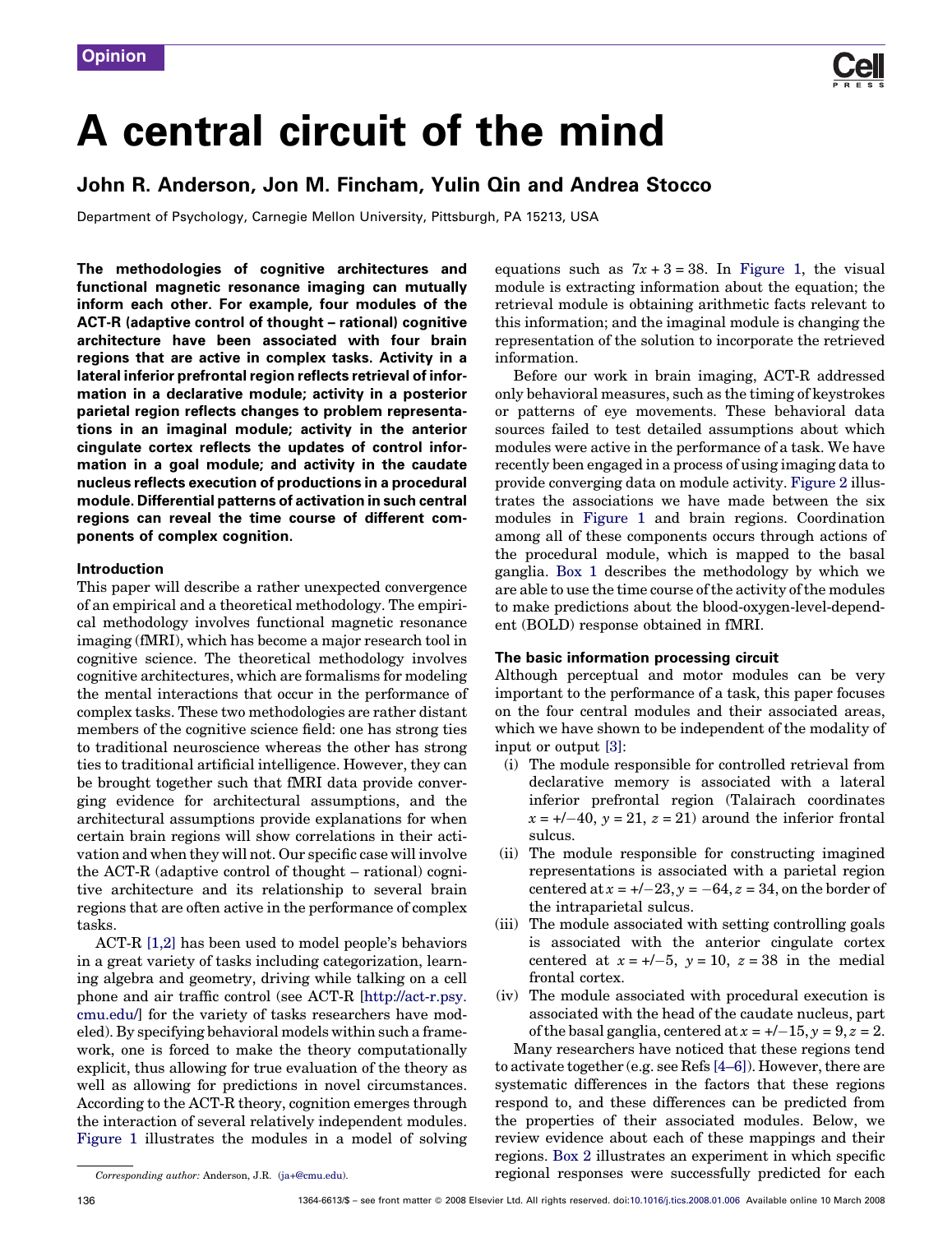<span id="page-1-0"></span>

Figure 1. A representation of the basic module operations in ACT-R to implement the unwind strategy in ACT-R to solve the equation  $7*x + 3 = 38$ . (i) The visual module encodes pieces of the visual display such as fragments of an equation, for example '+ 3'. (ii) The retrieval module holds retrieval cues such as '8 – 3' to drive the retrieval of task-relevant facts. (iii) The imaginal module creates and transforms problem representations, such as intermediate answers in the equation solution. (iv) The goal module sets control states to direct the path of information processing, such as whether information is to be retrieved or the equation is to be transformed. (v) The manual module programs the output such as the keying of 5 as the final answer. (vi) The procedural module executes productions that recognize patterns of activity in other modules, selects appropriate actions and relays information to the other modules. The height of the boxes in Figure 1 represents the time a module is active in doing things such as retrieval or constructing an internal problem representation. While a module is engaged during one of these activities, it might be performing a great many computations in parallel to achieve its objectives, such as the retrieval module matching a pattern against declarative memory. It places the results of its computation in its buffer associated for access by other modules. Multiple modules can work in parallel, but the need to pass information among modules imposes some seriality on the overall processing.

region by the computational properties of their associated modules.

When interpreting this research, it is important to understand the basic processing cycle that involves all of the modules associated with these regions in the ACT-R theory. At any point in time the state of the system is defined by the contents of the buffers of these modules. Because of the way computations are distributed across modules, four basic operations tend to repeat when moving to a new state:

- (i) Procedural: some mental action is selected (e.g. add a number to both sides of an equation) that is appropriate to this current state.
- (ii) Goal: this might result in some change in the goal that is controlling the current step (e.g. get rid of the  $+3$ before the  $x$ ).
- (iii) Retrieval: frequently, it will be necessary to retrieve information (e.g. an addition fact) from declarative memory.

(iv) Imaginal: the problem representation is often updated to incorporate the retrieved information (e.g.  $7x = 38 - 5'$  to  $7x = 35'$ )

It is difficult to come up with tasks that omit any of the activities 1–4 altogether. When showing the unique contribution of each brain region, it is necessary to find some manipulation that affects only its activity or affects all other regions apart from this region.

#### Lateral inferior prefrontal cortex reflects controlled retrieval

The human prefrontal cortex is a large structure that consists of many distinct areas, both in terms of structure and function (e.g. see Refs [\[7,8\]](#page-6-0)). The region we have selected has been associated with retrieval factors in imaging studies (e.g. see Refs [\[9–12\]\)](#page-6-0). These imaging results are not particularly surprising given evidence about the memory deficits associated with prefrontal lesions [\[13,14\]](#page-6-0). This region is active in many tasks, particularly those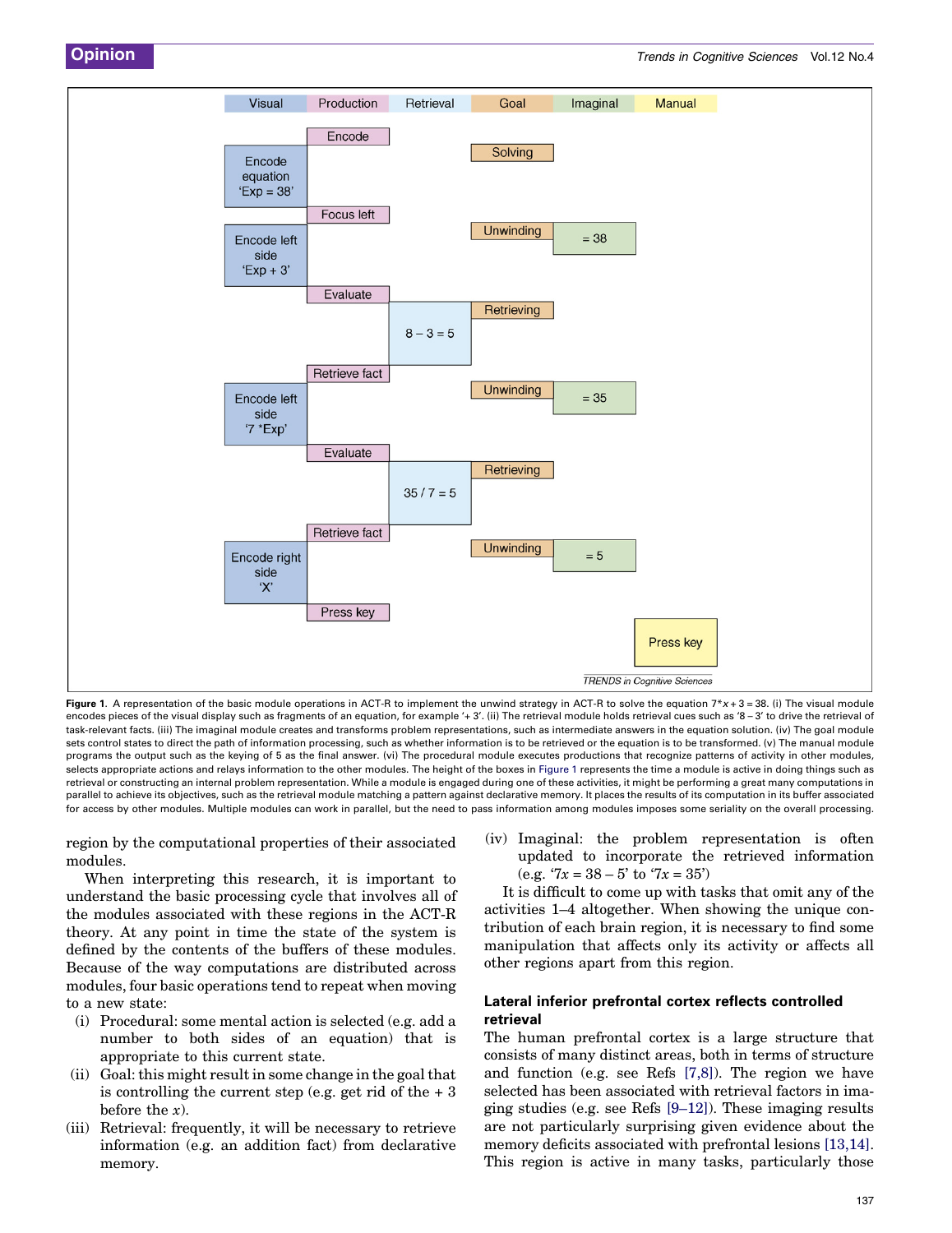<span id="page-2-0"></span>

Figure 2. An illustration of how the various cortical modules of ACT-R are coordinated through the procedural module that is associated with the basal ganglia. VLPFC, ventrolateral prefrontal cortex.

involving language. As noted in Ref. [\[15\]](#page-6-0), this involvement in such tasks can be understood in terms of accessing the information needed to perform the tasks.

In ACT-R, we conceive of this region as serving the role of maintaining the retrieval cues for accessing information stored elsewhere in the brain. The longer it takes to complete the retrieval successfully, the longer the cues will have to be maintained and the greater the activation. Focused studies that manipulate retrieval difficulty produce systematic differences in the activation of this region. In our own research, we have found that the lateral inferior prefrontal cortex (LIPFC) (and not the other three regions) tends to respond to manipulations of fan or associative interference [\[16,17\]](#page-6-0), retention delay [\[18\]](#page-6-0) and repetition [\[19\]](#page-6-0). All of these factors influence the duration of a single retrieval from declarative memory.

Perhaps the major competing interpretation of this prefrontal region is that it is activated in conditions that require difficult selections among retrieved information (e.g. see Refs [\[20,21\]\)](#page-6-0). However, it has been argued that these effects are due to greater retrieval demands in the more difficult conditions [\[12,22\].](#page-6-0) It has also been argued that a more anterior prefrontal region is sensitive to retrieval, whereas this region is sensitive to selection demands [\[23,24\].](#page-6-0) Recently, it has been suggested [\[25\]](#page-6-0) that the distinction between retrieval and selection could be a false dichotomy, and certainly it is not a distinction that has any meaning in the ACT-R architecture. What drives the magnitude of response is the amount of time that this region has to hold the cues for retrieval, and this will increase when selection is harder.

#### The posterior parietal cortex reflects representational activities

The imaginal module in ACT-R is responsible for transforming problem representations, such as a change to an equation or a planned state in Tower of Hanoi task. Although it could be said that the whole cortex serves a representational role, what distinguishes the imaginal module of ACT-R is that it supports manipulations of representations that are not perceptually present. We assume that it is changes or updates to these states (not maintenance of the states) that drive activation in an fMRI study. There is considerable evidence to support the assumption that the parietal region plays this sort of role in visual–spatial and verbal representations. It is engaged in verbal encoding [\[26,27\],](#page-6-0) mental rotation [\[28–30\]](#page-6-0) and visual–spatial strategies in a variety of contexts [\[31–33\]](#page-6-0). Other authors (e.g. see Ref. [\[34\]](#page-6-0)) have also proposed a representational role for the parietal region.

In our own laboratory, we have shown that this parietal region responds most strongly to manipulations of representational difficulty. This region responded more strongly than any other of our four regions in the Tower of Hanoi task [\[35\]](#page-6-0), in which planning makes strong demands to represent future states of the problem. In a paired-associate memory study [\[18\],](#page-6-0) we manipulated whether participants were simply shown a paired associate or had to construct one as part of a fragment-completion task. Despite the fact that the LIPFC is usually the region that responds in memory tasks, it responded equally in the two conditions; it was only the parietal region that differentiated between them, responding more strongly when participants had to construct the paired associate.

#### The anterior cingulate cortex reflects control activities

The ACT-R goal module is responsible for setting control states that enable different courses of information processing to be taken when conditions are otherwise equal. It thus enables internal control of cognition independent of external circumstances. The control states can be conceived of as determining which branch is taken at decision points in the information processing. This sense of 'control' is basically the same as in computer science, in which it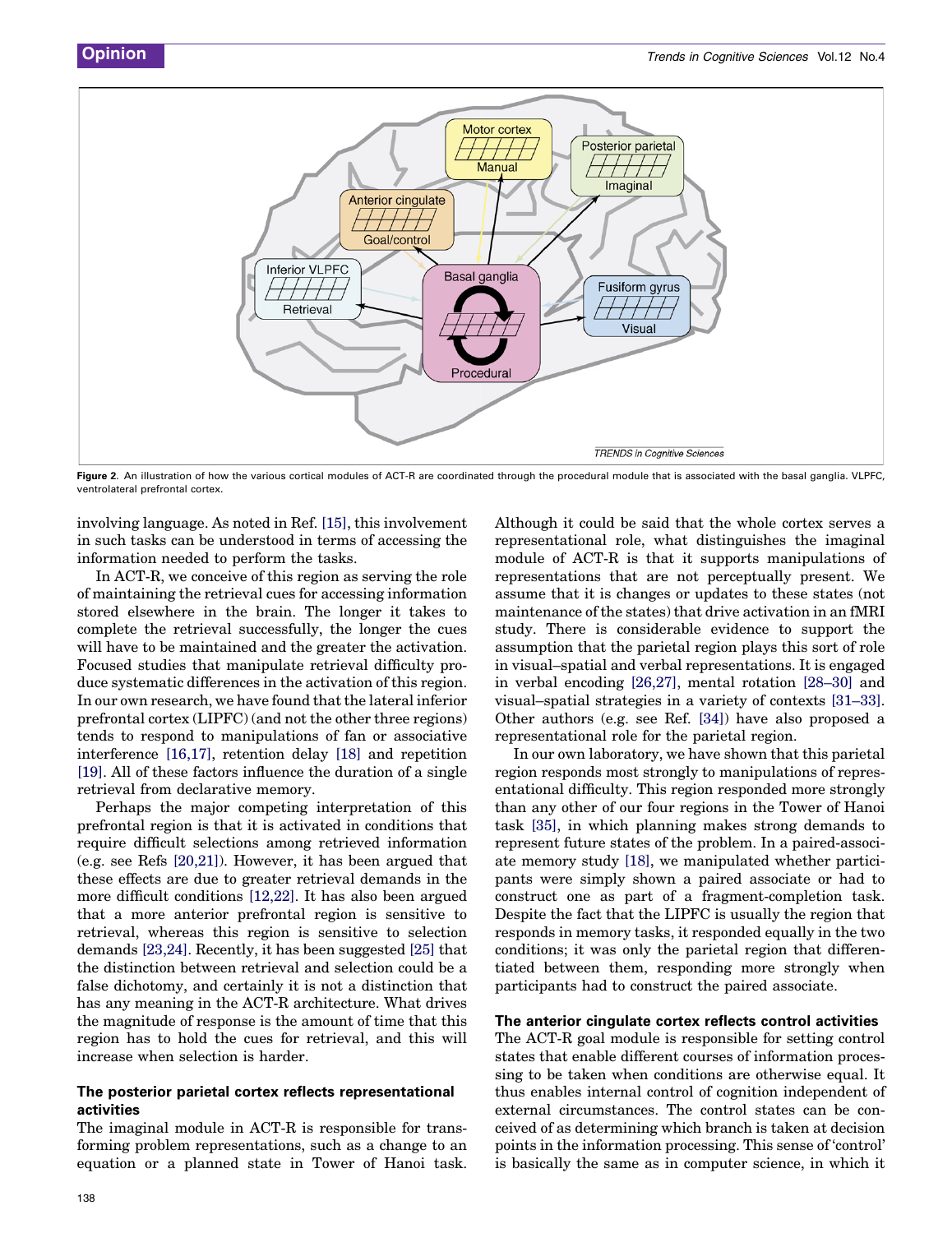#### <span id="page-3-0"></span>Box 1. Predicting the BOLD response

The BOLD response obtained in a brain region can be predicted from the time course of activity of modules in an ACT-R model. While a module is engaged, it will drive a metabolic demand in the corresponding region producing a hemodynamic response. Figure I illustrates the postulated activity of a module from the experiment reported in Ref. [\[3\]](#page-6-0). This figure represents the proportion of time the module should be engaged during each 1.5 s scan in a trial.

To model the hemodynamic function, we have adopted the standard gamma function that has been used (e.g. see Refs [\[60–63\]](#page-7-0)) for the hemodynamic response. If the module is engaged, it will produce a BOLD response t time units later according to the function:

$$
H(t) = m \bigg(\frac{t}{s}\bigg)^a e^{-(t/s)}
$$

where *m* governs the magnitude, *s* scales the time and the exponent *a* determines the shape of the BOLD response such that with larger a the function rises and falls more steeply. Figure Ib illustrates the function assumed in [\[3\]](#page-6-0). As is typical of such functions, it shows a slow response that peaks  $\sim$ 4–5 s after the actual activity. The peak of the function is at  $a^*s$ . The parameter  $a$  is 7 for this function, and  $s$  is 0.63 s, and so the function peaks at  $a * s = 4.41$  s.

The BOLD response accumulates whenever the region is engaged. Thus, if  $D(t)$  is a demand function giving the probability that the region is engaged at time t, the cumulative BOLD response can be obtained by convolving this function with the hemodynamic function:

$$
B(t) = \int_{0}^{t} D(x)H(t-x)dx
$$

This is the prediction for the BOLD response in the region associated with that demand function. Figure Ic shows the predicted BOLD response in this case. As can be seen, the predicted response preserves some of the structure of the demand function in Figure Ia, but the convolving with the BOLD response blurs some of the temporal structure and delays the peaks.

A similar convolution methodology is frequently used in analysis programs for fMRI data in which the condition structure of trials in an experiment is convolved with a hemodynamic response to produce a condition-sensitive pattern of activity. This pattern is regressed against brain activity to find which regions are sensitive to these conditions (e.g. see Ref. [\[64\]\)](#page-7-0). Our application is finer grained conceptually (using model behavior within a single trial) and is used for confirmatory rather than exploratory purposes.



Figure I. Illustration of the prediction of a BOLD response for the auditory cortex for the experiment in Ref. [\[3\]:](#page-6-0) (a) shows the proportion of time that the aural module in ACT-R will be engaged during each 1.5 s scan in a trial; (b) illustrates the hemodynamic function estimate for this region; (c) shows the predicted response obtained by convolving the demand function in (a) with the hemodynamic function in (b) and compares it with the observed BOLD response.

indicates how the state transitions within a system are shaped and is similar to some theories of the anterior cingulated cortex (ACC) (e.g. see Refs [\[36–38\]\)](#page-6-0). Other theories relate ACC activity to error detection. There is the error-related negativity (ERN) in event-related potentials that has been observed when errors are made in speeded response tasks (e.g. see Refs [\[39,40\]\)](#page-6-0). However, the ACC responds more strongly in many tasks that do not involve errors. It has been argued [\[41–43\]](#page-7-0) that the ACC activity reflects response conflict and that error trials are just a special case of this. For instance, the ACC responds more strongly on a conflict trial in the Stroop task even though the participant does not make an error.

As illustrated in [Box 2](#page-4-0), [Figure II,](#page-4-0) in our experiments we have consistently found that the ACC responds to task difficulty when that difficulty is reflected in the number of mental steps. Because these effects occur in advance of any motor response and on error-free trials, they are not consistent with a theory that relates ACC activation to response competition or error detection. These effects can be viewed as consistent with the recent error-likelihood theory [\[44\]](#page-7-0) that proposes that ACC activity reflects the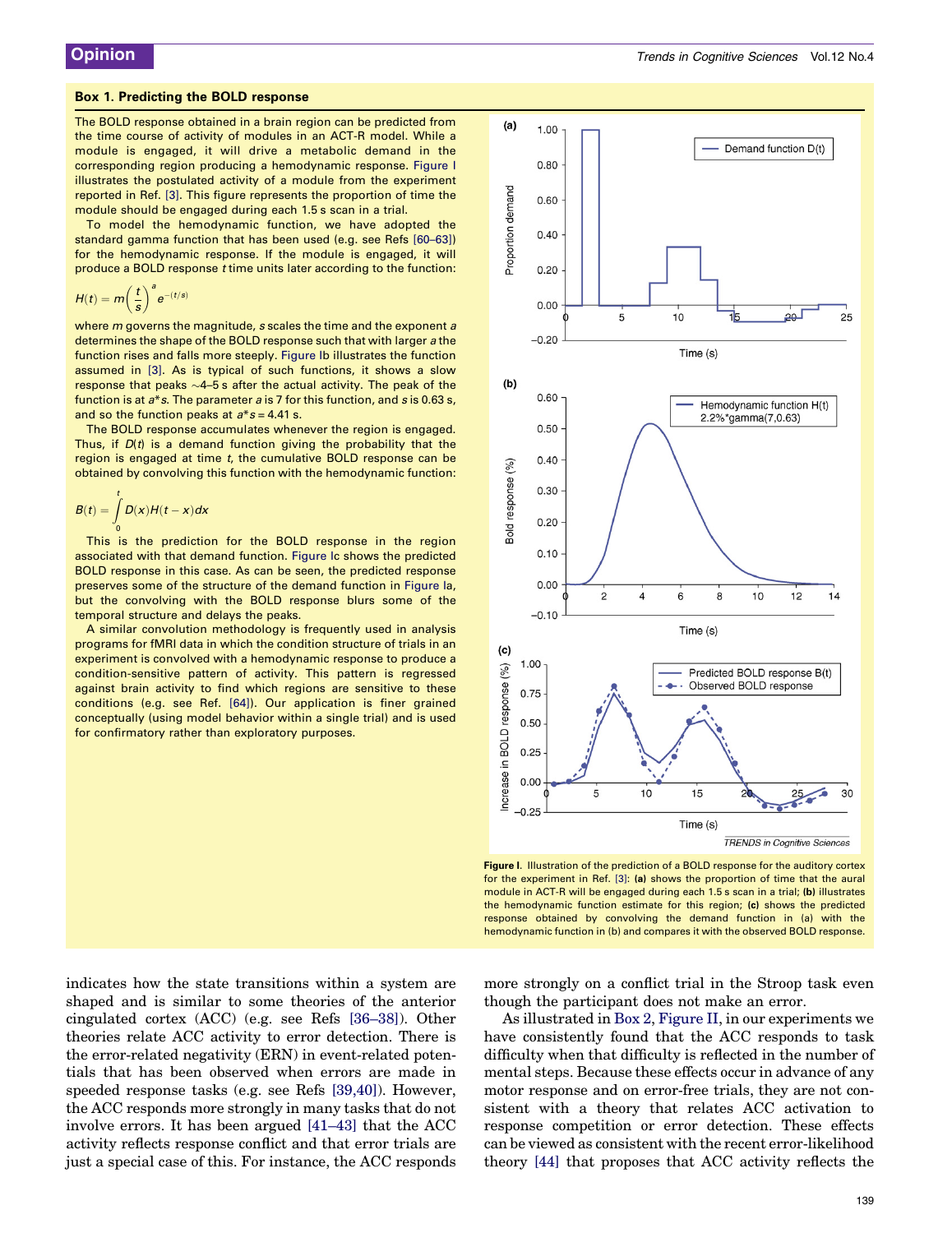<span id="page-4-0"></span>learned probability of an error on a trial. However, in some of our research we have found within-trial fluctuations in ACC activation. For instance, in a logical reasoning task, ACC activity is greater when a participant is preparing for a more difficult logical judgment but does not yet know what the response will be [\[45\].](#page-7-0) Other research (J.R. Anderson et al., unpublished) has found that ACC activation rises when participants are selecting a strategy to solve an equation, then falls off while the equation is being solved, and finally rises again when the response is output. Such within-trial variations indicate that ACC activation reflects more than just the overall likelihood of an error in a trial but rather the within-trial variation in the need for control.

A frequent result in our laboratory is that the response of the ACC is not distinguished from the response of the other three regions. The one consistent difference, illustrated in Box 2, Figure II (see also Refs [\[46,47\]\)](#page-7-0), is that, unlike other regions, its response does not seem to be affected by practice. This is predicted because control states depend on how the various steps are articulated in a strategy, and they stay constant unless the strategy itself is modified. There have been reports of decreased ACC activation with practice, but these tend to be tasks in which learning changes the nature of the task. For instance, there is decreased activation in a task that involved repeated verb generation to the same noun [\[48\]](#page-7-0). With enough practice, the generation step can be bypassed, and the verb is just retrieved. In general, sufficient practice of simple, consistent mappings will enable some control states to be bypassed [\[49\]](#page-7-0).

#### The caudate nucleus reflects procedural activities

The procedural module of the ACT-R has been mapped onto the group of cortical structures comprising the basal ganglia (caudate nucleus, putamen, pallidus and substantia nigra) and the thalamus. Most of the cortex sends projections to the caudate nucleus and putamen. The thalamic portions of this circuit project back to the cortex, mainly to prefrontal regions [\[50,51\].](#page-7-0) It has been proposed that these cortico–striatal–thalamic loops form the basis of a neural selection system (e.g. see Refs [\[52–54\]](#page-7-0)) similar to the procedural module of ACT-R. Production rules are high-level specifications of how important patterns should be detected within the cortex (i.e. through afferent pathways to the striatum) and eventually routed to different locations. Although most of the thalamic projections in this loop are mainly to prefrontal regions, the posterior projections from the prefrontal cortex can influence regions such as the parietal cortex.

Although the basal ganglia have been implicated in many cognitive functions, they are most widely investigated for their involvement in procedural learning, skill acquisition and reinforcement learning (e.g. see Refs

#### Box 2. Learning to solve algebra equations

The model described by Anderson [\[65\]](#page-7-0) illustrates how one can use a cognitive architecture to understand the data from a complex task. The task [\[66\]](#page-7-0) involved children (aged 11–14) learning to solve simple linear equations (e.g.  $3x - 5 = 7$ ). During the experiment, they practiced solving such problems for 1 h per day for 6 days. The first day (Day 0) they were given private tutoring on solving equations; on the remaining 5 days, they practiced solving three classes of equation on a computer:

0-step: e.g.  $1x + 0 = 4$ 

1-step: e.g.  $3x + 0 = 12$  or  $1x + 8 = 12$ 

2-step: e.g.  $7x + 1 = 29$ 

Figure I shows how the time required by the children to process these equations diminished over the course of the experiment. It also illustrates the predictions of a model implemented in the ACT-R architecture. The model, like the participants, took longer with more complex equations because it had to go through more cognitive steps. More interestingly, it improved gradually in task performance at the same rate as participants: the effect of the practice was to make a 2-step equation on Day 1 like a 1-step equation on Day 5 in terms of difficulty (as measured by solution time) and a 1-step equation like a 0-step equation. The learning in the ACT-R model involved both the acquisition of new procedures for solving equations and the speed up in the retrieval of arithmetic and algebraic facts from declarative memory.

On days 1 and 5, the children whose behavioral data are reported in Figure I were solving the equations in an fMRI scanner. The activities of the modules in an ACT-R model for this task were used to make predictions about the activation that would be observed in the four regions of interest. [Figure II](#page-5-0) (see next page) summarizes the predictions and the actual data. It shows separately the effects of problem complexity (averaging over days) and effects of practice (averaging over complexity). The responses in the different regions are similar in that they all show an effect of complexity and most show an effect of practice. Yet there are important differences. First, the prefrontal region shows almost no response in the 0-transformation condition. This is because virtually nothing has to be retrieved in that condition. Second, the ACC shows almost no effect of practice.

This is because the underlying control structure of the problemsolving strategy remained unchanged. Although these are the two most distinguishing features there are other more subtle differences. In fact, the activity of the four ACT-R modules (retrieval, imaginal, goal and procedural) best fit their associated regions (prefrontal, parietal, ACC and caudate nucleus, respectively). The conclusion that this is the best-fitting mapping between modules and brain regions does not depend on parameter estimation (see Table 3a in Ref. [\[65\]](#page-7-0)).



Figure I. Mean solution times (and predictions of the ACT-R model) for the three types of equations as a function of delay. Although the data were not collected, the predicted times are presented for the practice session of the experiment (Day 0). Dashed lines connect the actual empirical points whereas the smooth lines show the predictions of an ACT-R model.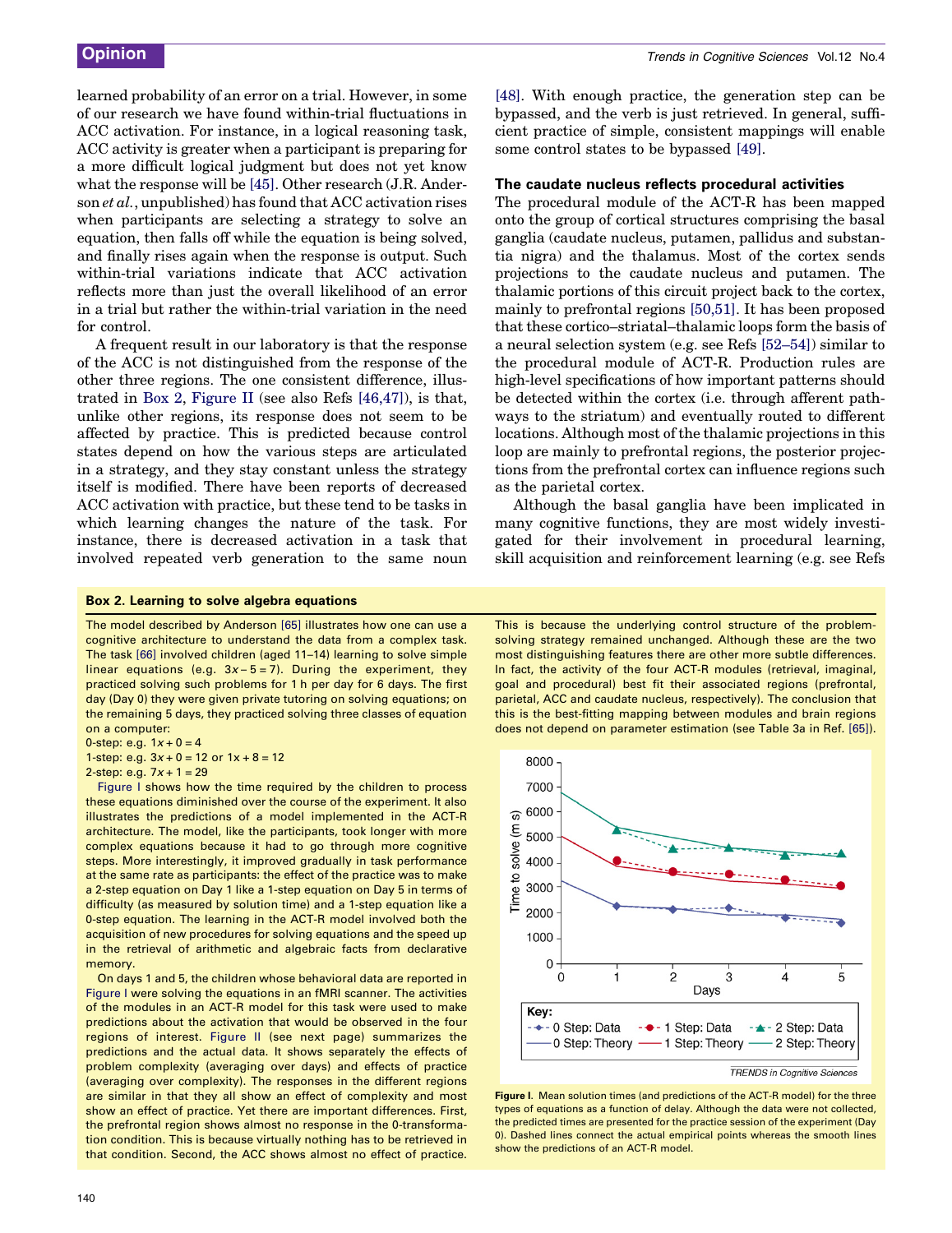<span id="page-5-0"></span>

Figure II (Box 2). Effect of number of operations (collapsing over practice) and practice (collapsing over number of operations) on four regions in the central circuit. Dashed lines connect the actual empirical points whereas the solid lines show the predictions of an ACT-R mode.

[\[55–57\]\)](#page-7-0). The ACT-R framework allows for a unification of these functions. Production rules implement the basic units of procedural knowledge, and their competition and selection is regulated by a reinforcement-like algorithm.

We have associated the procedural module with the head of the caudate nucleus and have had good success in using number of productions fired to predict its activity in relatively simple experiments, such as the one described

#### Box 3. Outstanding questions

The picture sketched in this paper is very much a work in progress. Among the outstanding questions are the following:

- Activity in the head of the caudate nucleus is more often related to response-contingent reinforcement learning (e.g. see Ref. [\[67\]](#page-7-0)) than to amount of procedural activity as in ACT-R. Is there a way of uniting the ACT-R account with this body of literature? Could such unification offer an explanation for the early initial spike in the caudate nucleus observed in tasks that extend over tens of seconds (J.R. Anderson et al., unpublished)?
- Although, as reviewed, there is evidence for a major role of the basal ganglia in coordinating cortical regions and action selection, it is by no means the only path of communication among cortical areas. In particular, how can the evidence for direct cortical-tocortical connections be integrated into ACT-R?
- The prefrontal cortex is the most expanded portion of human cortex. Only two small prefrontal regions have been related to ACT-

in [Box 2](#page-4-0). However, in these experiments the caudate nucleus tends to give a pattern of response that is very similar to that of other regions. In more complex experiments (e.g. see Ref. [\[58\]\)](#page-7-0), the caudate nucleus is distinguished from other regions in that it has a spurt of activity at task boundaries. Unfortunately, we have not had success in predicting this boundary pattern activity in terms of number of productions. An alternative approach that seems to have some success is to base the predictions on the exact

R modules: a region of the ACC (goal) and a region in the LIPFC (retrieval). Many other regions have proven important in other fMRI studies. How is their activity to be understood?

- Many of the tasks we study tend to involve mathematical problem solving. The ACT-R parietal region is distinct from other parietal regions that appear to serve a representational role in the performance of simpler mathematical tasks [\[68\].](#page-7-0) How are we to understand the relationship among these parietal regions?
- Distinct periods of activity in a module can be distinguished in an fMRI signal only when they are many seconds apart ([Box 1](#page-3-0)). This requires longer tasks than a task such as that described in [Box 2.](#page-4-0) However, such tasks have high temporal variability that makes it hard to align the BOLD response from different trials. What would constitute an optimal solution remains an open question, but see Ref. [\[58\]](#page-7-0).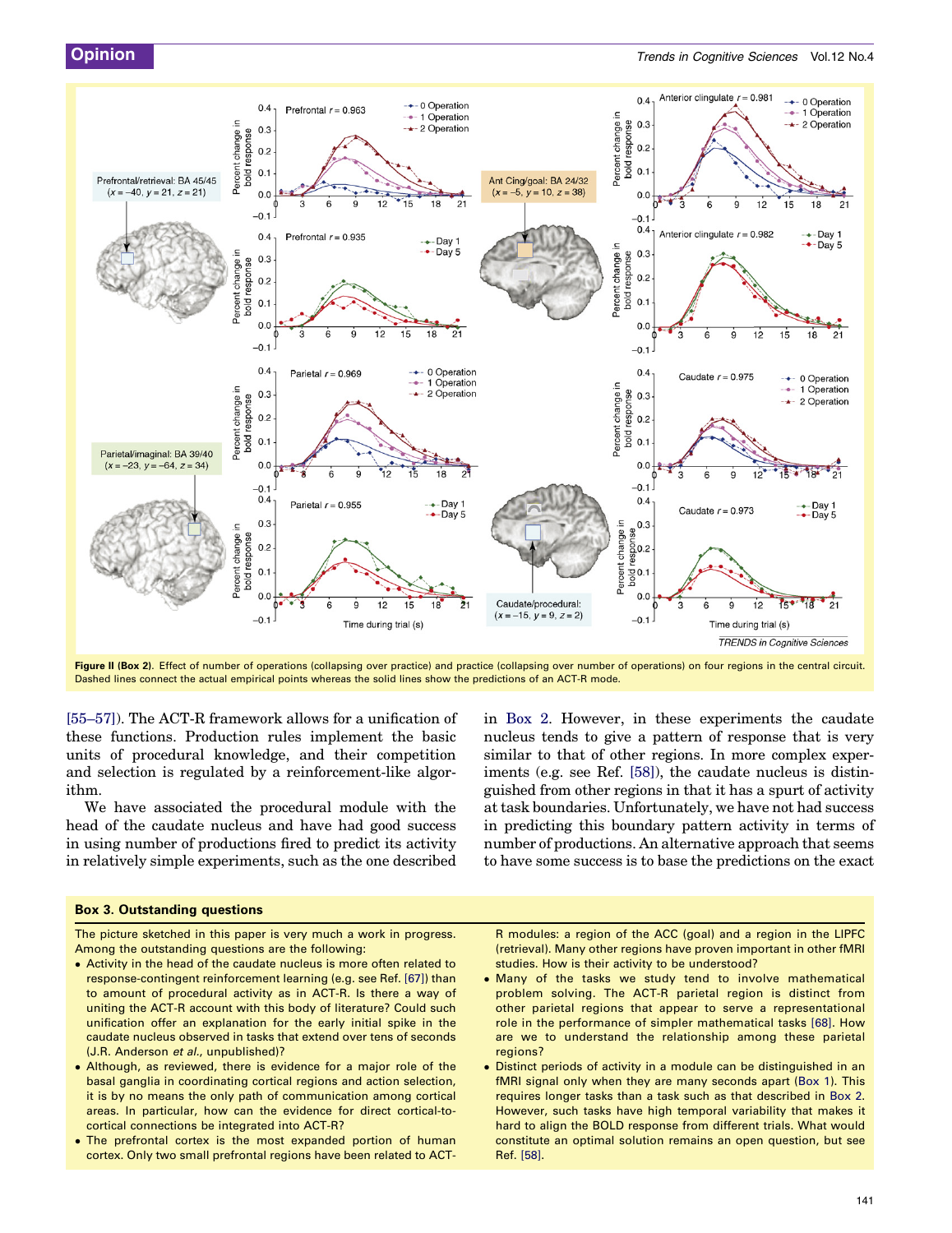<span id="page-6-0"></span>amount of information that these productions are relaying [\[59\].](#page-7-0)

#### Concluding remarks

Understanding the human mind can be substantially guided by connections such as those reviewed between modules of a cognitive architecture and activation patterns in the brain. The activities of these brain regions provide converging data about the structure of task performance. The imaging data have had a major influence on the ACT-R theory at two levels. At the level of the architecture, they have helped us to articulate the current modular structure of ACT-R. For instance, as discussed in Ref. [2], imaging data helped indicate the need for a distinction between the goal and imaginal modules, which had been conflated into a single system in earlier versions of ACT-R. At the level of specific models within the architecture, imaging data have helped guide modeling decisions. As indicated in [Box 3](#page-5-0), many issues remain unresolved but their resolution might help to further guide the development of the ACT-R theory.

In the other direction, a computationally explicit theory like ACT-R sheds light on the behavior of these four regions that have attracted considerable recent attention. ACT-R identifies the logical cycle of information processing that underlies the correlations among these regions. An understanding of the distinct functions of these regions serves to explain why the correlations vary across tasks and why some factors will only affect some regions.

#### Acknowledgements

This research was supported by NIMH award MH068243 and NSF award REC-0087396 to J.A. We would like to thank Jennifer Ferris for her comments on the paper.

#### **References**

- 1 Anderson, J.R. et al. (2004) An integrated theory of mind. Psychol. Rev. 111, 1036–1060
- 2 Anderson, J.R. (2007) How Can the Human Mind Occur in the Physical Universe? Oxford University Press
- 3 Anderson, J.R. et al. (2007) Information-processing modules and their relative modality specificity. Cognit. Psychol. 54, 185–217
- 4 Cabeza, R. et al. (2003) Attention-related activity during episodic memory retrieval: a crossfunction fMRI study. Neuropsychologia 41, 390–399
- 5 Dosenbach, N.U.F. et al. (2006) A core system for the implementation of task sets. Neuron 50, 799–812
- 6 Schneider, W. and Cole, M.W. (2007) The cognitive control network: Integrated cortical regions with dissociable functions. Neuroimage 16, 343–360
- 7 Miller, E.K. and Cohen, J.D. (2001) An integrative theory of prefrontal cortex function. Annu. Rev. Neurosci. 24, 167–202
- 8 Petrides, M. (2005) The rostral–caudal axis of cognitive control within the lateral frontal cortex. In From Monkey Brain to Human Brain. A Fyssen Foundation Symposium (Dehane, S. et al., eds), pp. 293–314, MIT Press
- 9 Buckner, R.L. et al. (1999) Frontal cortex contributes to human memory formation. Nat. Neurosci. 2, 311–314
- 10 Cabeza, R. et al. (2002) Similarities and differences in the neural correlates of episodic memory retrieval and working memory. Neuroimage 16, 317–330
- 11 Fletcher, P.C. and Henson, R.N.A. (2001) Frontal lobes and human memory: Insights from functional neuroimaging. Brain 124, 849–881
- 12 Wagner, A.D. et al. (2001) Prefrontal contributions to executive control: fMRI evidence for functional distinctions within lateral prefrontal cortex. Neuroimage 14, 1337–1347
- 13 Shimamura, A.P. (1995) Memory and frontal lobe function. In The Cognitive Neurosciences (Gazzaniga, M.S., ed.), pp. 803–813, MIT Press
- 14 Stuss, D.T. and Benson, D.F. (1984) Neuropsychological studies of the frontal lobes. Psychol. Bull. 95, 3–28
- 15 Badre, D. and Wagner, A.D. (2007) Left ventrolateral prefrontal cortex and the cognitive control of memory. Neuropsychologia 45, 2883–2901
- 16 Sohn, M-H. et al. (2003) Competition and representation during memory retrieval: Roles of the prefrontal cortex and the posterior parietal cortex. Proc. Natl. Acad. Sci. U. S. A. 100, 7412–7417
- 17 Sohn, M-H. et al. (2005) An information-processing model of three cortical regions: Evidence in episodic memory retrieval. Neuroimage 25, 21–33
- 18 Anderson, J.R. et al. (2007) Role of prefrontal and parietal cortices in associative learning. Cereb. Cortex 10.1093/cercor/bhm123
- 19 Danker, J.F. et al. A Bayesian model of the left prefrontal cortex accounts for both previous experience and current context during declarative retrieval. Cereb. Cortex (in press)
- 20 Moss, H.E. et al. (2005) Selecting among competing alternatives: selection and controlled retrieval in the left prefrontal cortex. Cereb. Cortex 15, 1723–1735
- 21 Thompson-Schill, S.L. et al. (1997) Role of left prefrontal cortex in retrieval of semantic knowledge: a re-evaluation. Proc. Natl. Acad. Sci. U. S. A. 94, 14792–14797
- 22 Martin, R.C. and Cheng, Y. (2006) Selection demands versus association strength in the verb generation task. Psychon. Bull. Rev. 13, 396–401
- 23 Badre, D. et al. (2005) Dissociable controlled retrieval and generalized selection mechanisms in ventrolateral prefrontal cortex. Neuron 47, 907–918
- 24 Gold, B.T. et al. (2006) Dissociation of automatic and strategic lexical semantics: fMRI evidence for differing roles of multiple frontotemporal regions. J. Neurosci. 26, 6523–6532
- 25 Thompson-Schill, S.L. and Botvinick, M.M. (2006) Resolving conflict: a response to Martin and Cheng (2006). Psychon. Bull. Rev. 13, 402– 408
- 26 Clark, D. and Wagner, A.D. (2003) Assembling and encoding word representations: fMRI subsequent memory effects implicate a role for phonological control. Neuropsychologia 41, 304–317
- 27 Davachi, L. et al. (2001) When keeping in mind supports later bringing to mind: neural markers of phonological rehearsal predict subsequent remembering. J. Cogn. Neurosci. 13, 1059–1070
- 28 Alivisatos, B. and Petrides, M. (1997) Functional activation of the human brain during mental rotation. Neuropsychologia 35, 111–118
- 29 Carpenter, P.A. et al. (1999) Graded function activation in the visuospatial system with the amount of task demand. J. Cogn. Neurosci. 11, 9–24
- 30 Zacks, J.M. et al. (2002) A parametric study of mental spatial transformation of bodies. Neuroimage 16, 857–872
- 31 Dehaene, S. et al. (1999) Sources of mathematical thinking: behavioral and brain-imaging evidence. Science 284, 970–974
- 32 Reichle, E.D. et al. (2000) The neural basis of strategy and skill in sentence-picture verification. Cognit. Psychol. 40, 261–295
- 33 Sohn, M-H. et al. (2004) Behavioral equivalence does not necessarily imply neural equivalence: Evidence in mathematical problem solving. Nat. Neurosci. 7, 1193–1194
- 34 Bunge, S.A. et al. (2002) Dissociable contributions of prefrontal and parietal cortices to response selection. Neuroimage 17, 1562–1571
- 35 Anderson, J.R. et al. (2005) Tracing problem solving in real time: fMRI analysis of the subject-paced Tower of Hanoi. J. Cogn. Neurosci. 17, 1261–1274
- 36 Posner, M.I. and Dehaene, S. (1994) Attentional networks. Trends Neurosci. 17, 75–79
- 37 D'Esposito, M. et al. (1995) The neural basis of the central executive of working memory. Nature 378, 279–281
- 38 Posner, M.I. and DiGirolamo, G.J. (1998) Executive attention: conflict, target detection and cognitive control. In The Attentive Brain (Parasuraman, R., ed.), pp. 401–423, MIT Press
- 39 Falkenstein, M. et al. (1995) Event related potential correlates of errors in reaction tasks. In Perspectives of Event-Related Potentials Research (Karmos, G. et al., eds), pp. 287–296, Elsevier
- 40 Gehring, W.J. et al. (1993) A neural system for error detection and compensation. Psychol. Sci. 4, 385–390